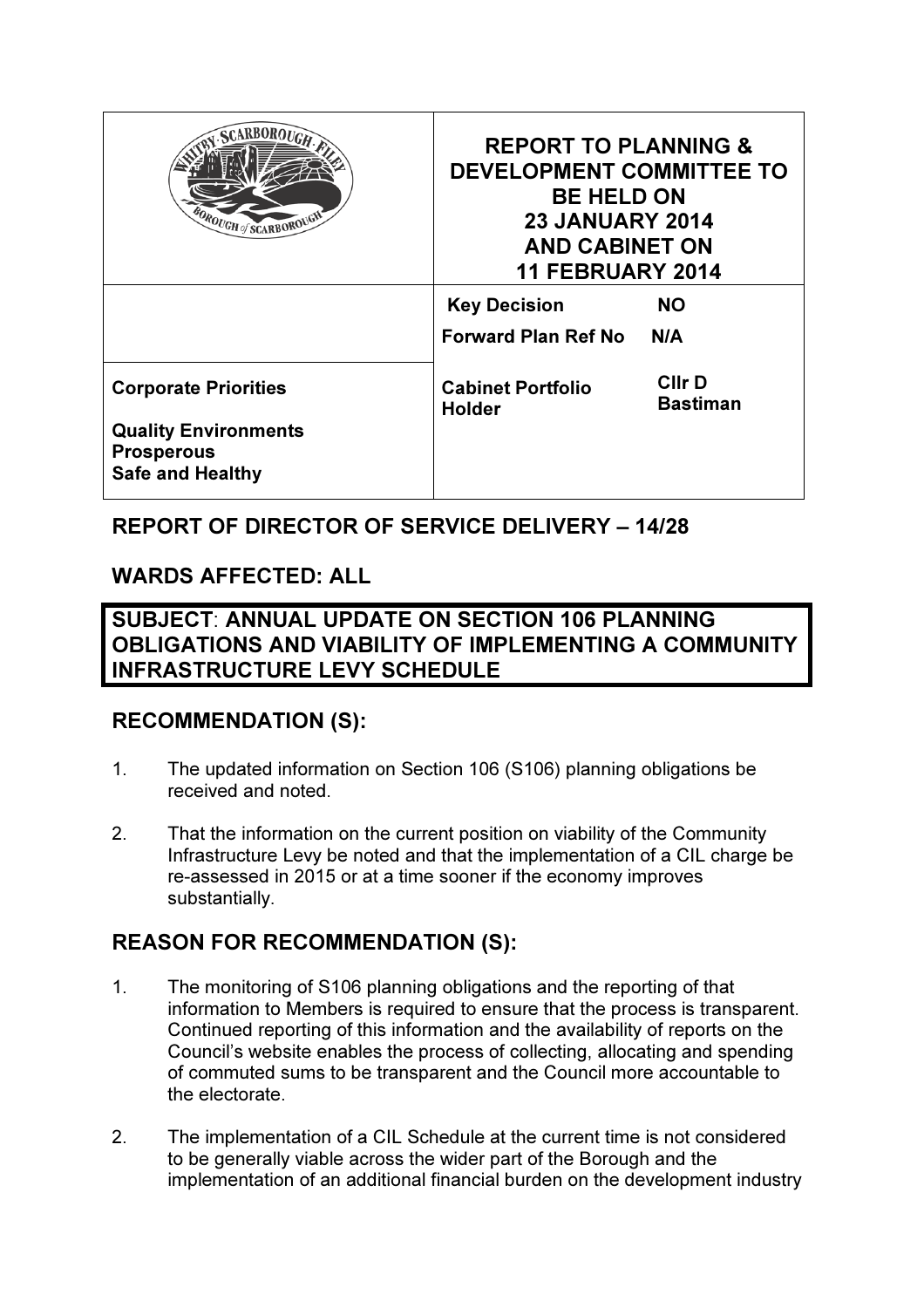could damage the economic recovery within the Borough area. The S106 process remains applicable for development proposals and will continue to be used where appropriate.

## HIGHLIGHTED RISKS:

The risk associated with not monitoring legal obligations relating to planning applications is that the Council could be criticised for not operating a transparent and comprehensive framework for monitoring such obligations.

Without adequate co-ordination commuted sums could be spent on inappropriate schemes and not on priorities identified within the Council's various plans and strategies.

Without an adequate and co-ordinated system for monitoring S106 obligations and any subsequent commuted sums it is possible that should deadlines expire, commuted sums would have to be returned (plus interest) to the developers and required community facilities / affordable housing would not be provided.

There are risks associated with the Community Infrastructure Levy, in terms of both its implementation and putting it 'on hold'. The implementation of a CIL charge whilst the economy remains fragile could lead to a further fall in construction in Scarborough Borough if developers consider the potential payments to be too high. A further risk is the financial implications of taking CIL forward in terms of the production cost. As any CIL Schedule must be taken through an independent Examination in Public, the costs can be significant. Other authorities have recently suggested costs of producing a CIL Schedule to be around £80,000 (Guildford, Wolverhampton and Kettering) with potential annual administration costs of up to £50,000.

With the future of CIL unclear (it has been amended numerous times since its introduction) and there is the potential that any change in Government could see it further revised or even scrapped.

A further risk of taking CIL forward is the impact on affordable housing provision. At the current time, negotiation can take place to secure the most appropriate levels of infrastructure, affordable housing, open space, etc. If CIL is implemented, the CIL charge is non-negotiable and based on a formula. Where schemes are unviable or borderline viable, the only means of improving the viability of a scheme would be the reduction in affordable housing provision at a time when affordable need is high in the Borough.

On the opposing side, not implementing a CIL charge could mean that the Borough Council forgoes funding, albeit funding which is 'ring-fenced' to pay for infrastructure only. Notwithstanding this, S106 will remain as an alternative option to CIL and can continue to be used to collect payments for infrastructure and other requirements.

It should be noted, however, that this recommendation is not 'never' to take forward a CIL Schedule, but to re-assess the situation as the economy recovers and the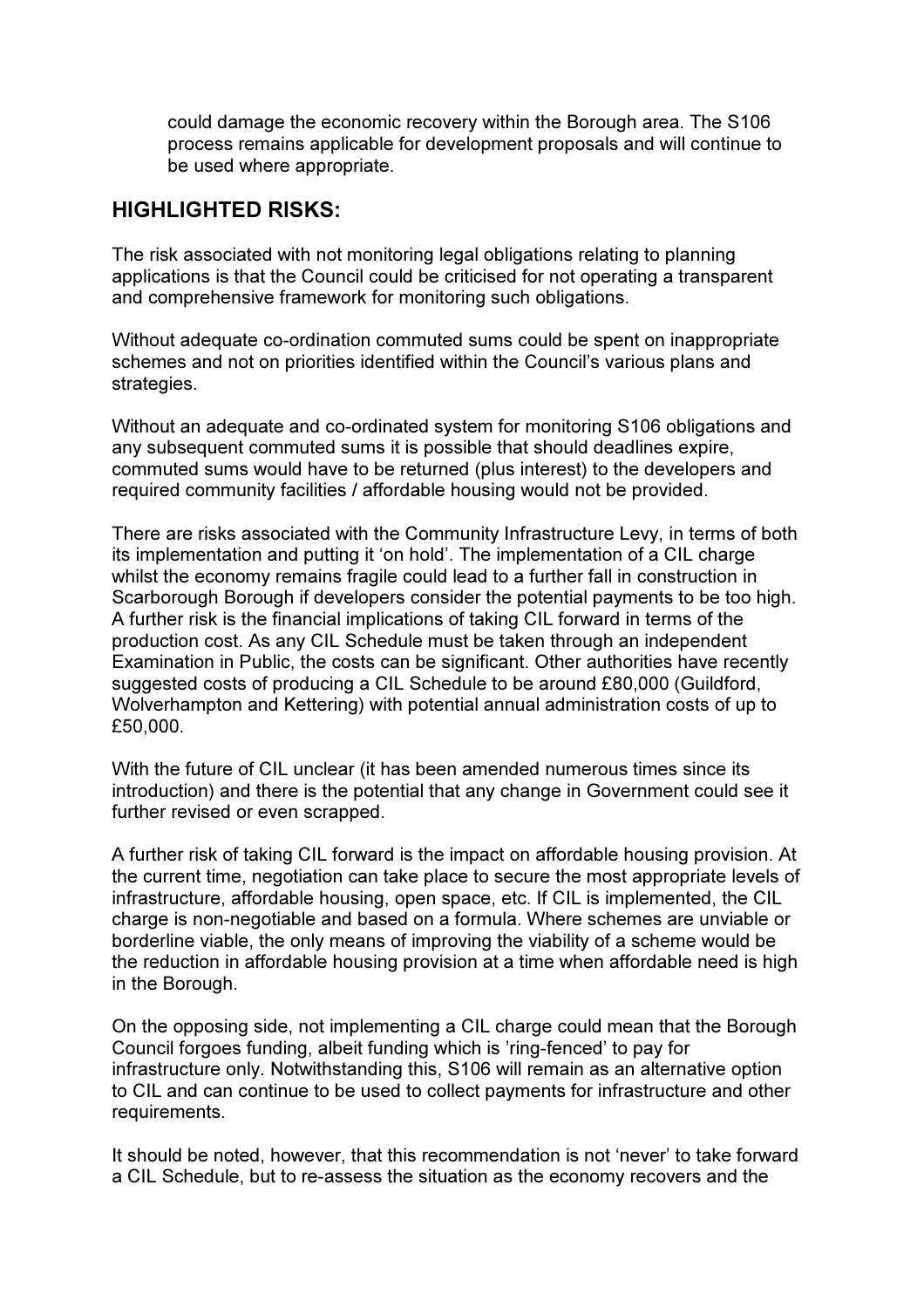viability of development improves. An opportune moment to re-assess viability would be mid-2015 beyond the General Election when the future of CIL or any likely replacement would become clearer and the economy has had time to further recover.

## 1. INTRODUCTION

#### Section 106 Planning Obligations

- 1.1 In 2002 the Development & Regulation Committee approved a protocol for monitoring planning obligations negotiated under Section 106 of the Town & Country Planning Act 1990. It was intended to meet the concerns of District Audit that a more transparent and comprehensive framework for monitoring financial and non-financial obligations was required. It would also ensure that the process is accountable and would allow ready access to information by the public and members.
- 1.2 It was also agreed that as part of the process an annual report on progress with the implementation of planning obligations would be prepared for consideration by members. The report is intended as an up to date statement of the current position as of 31 December 2013, and any developments over the last time matters were reported to Planning & Development Committee and Cabinet in January 2013. The detailed position, especially for financial contributions is set out in the tables in Appendices 1-3, while the Assessment section of this report provides a commentary.
- 1.3 Table 1 in Appendix 1 provides an overall picture for financial contributions, according to their current status and broken down in terms of the type of infrastructure provided. Tables 2a - 5 then break this down for the main types of infrastructure within the context of the last 4 years. Finally, Tables 6a – 11 in Appendix 3 summarise the current position on individual Section 106 planning obligations according to category. These tables do not normally include obligations which have been fully executed by the developer, Council or other party – for example where a commuted sum has been received in full by the Council and the monies have been subsequently spent on a project in accordance with the terms of the agreement. The report concentrates on those obligations which relate to commuted sums and/or affordable housing provision. It does not normally list other non-financial obligations which contain ongoing restrictions or specific requirements imposed on developers.

#### Community Infrastructure Levy

1.4 The Community Infrastructure Levy (CIL) is a partial replacement for S106 Agreements brought in a number of years ago purportedly to simplify the funding of infrastructure and try and improve the transparency of development charges for developers. It is a process whereby different forms of development are charged on a square metre basis for new floorspace. These levies are set by undertaking viability assessments of different types of development (housing, industrial, retail, etc) within different areas of the Borough. Where certain development is not shown to be viable a £0 charge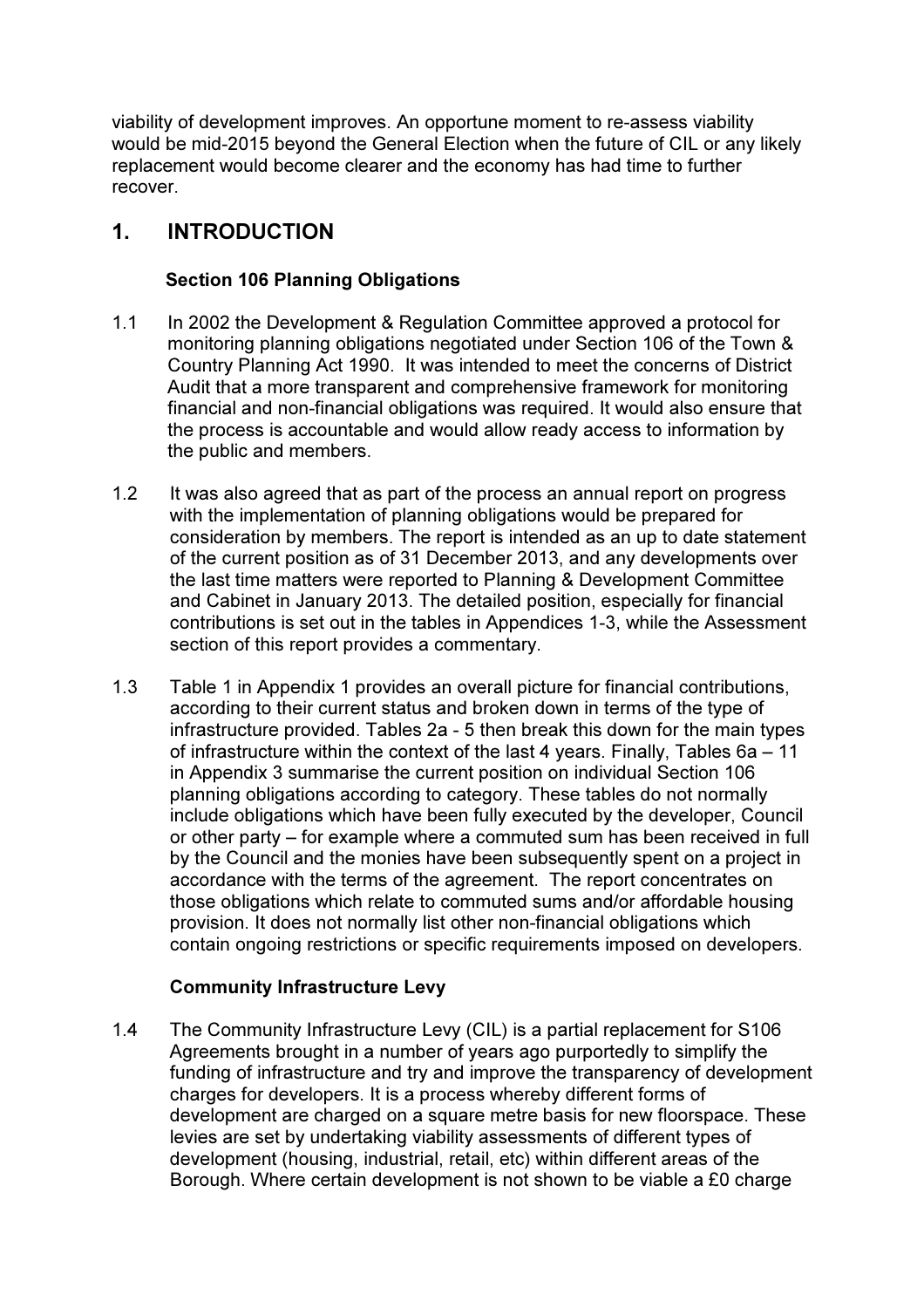can be set or a Local Authority may opt to not take forward a CIL Schedule at that time.

## 2. CORPORATE AIMS/PRIORITIES AND THE COMMUNITY **STRATEGY**

- 2.1 Planning obligations help the Council to achieve 3 of its 4 Key Aims; namely:
	- Quality Environments
	- Prosperous
	- Safe and Healthy

 They also contribute to 'Accessible Communities' which is an additional priority referred to in the Community Strategy.

## 3. BACKGROUND AND ISSUES

### Section 106 Planning Obligations

- 3.1 Section 106 of the Town and Country Planning Act 1990 allows Local Planning Authorities to impose restrictions or requirements on land, including the payment of monies towards infrastructure. Collectively, these are known as planning obligations and may take the form of a Section 106 agreement between a developer/landowner, the Council and possibly other parties, or alternatively, a unilateral undertaking provided by the developer alone. Obligations form part of a planning permission, but are only used when planning conditions are unsuitable, in part because of their complexity and the delay they can add to the planning process. Since 2010 it has been a legal requirement that that planning obligations may only constitute a reason for granting planning permission for the development if the obligation is: -
	- (a) necessary to make the development acceptable in planning terms;
	- (b) directly related to the development; and
	- (c) fairly and reasonably related in scale and kind to the development
- 3.2 The two most commonplace scenarios in which planning obligations are utilised are: (i) to secure monies for infrastructure required in connection with new development; or (ii) to provide affordable housing. The Planning Act 2008 made provision that most financial contributions can be secured by the Community Infrastructure Levy (CIL) and it was the clear intention that in due course this would become the usual means of securing funding for off-site infrastructure (excluding affordable housing).The Act stipulated that from 1 April 2014 that any pooled contribution arising from the Section 106 route could only be applied up to a maximum of 5 obligations. This in effect will limit the flexibility in spending these funds since it would be necessary to identify a particular project rather than merely being ring-fenced to a more generic type of expenditure. In 2013 the implementation date of this limitation was deferred until 1 April 2015.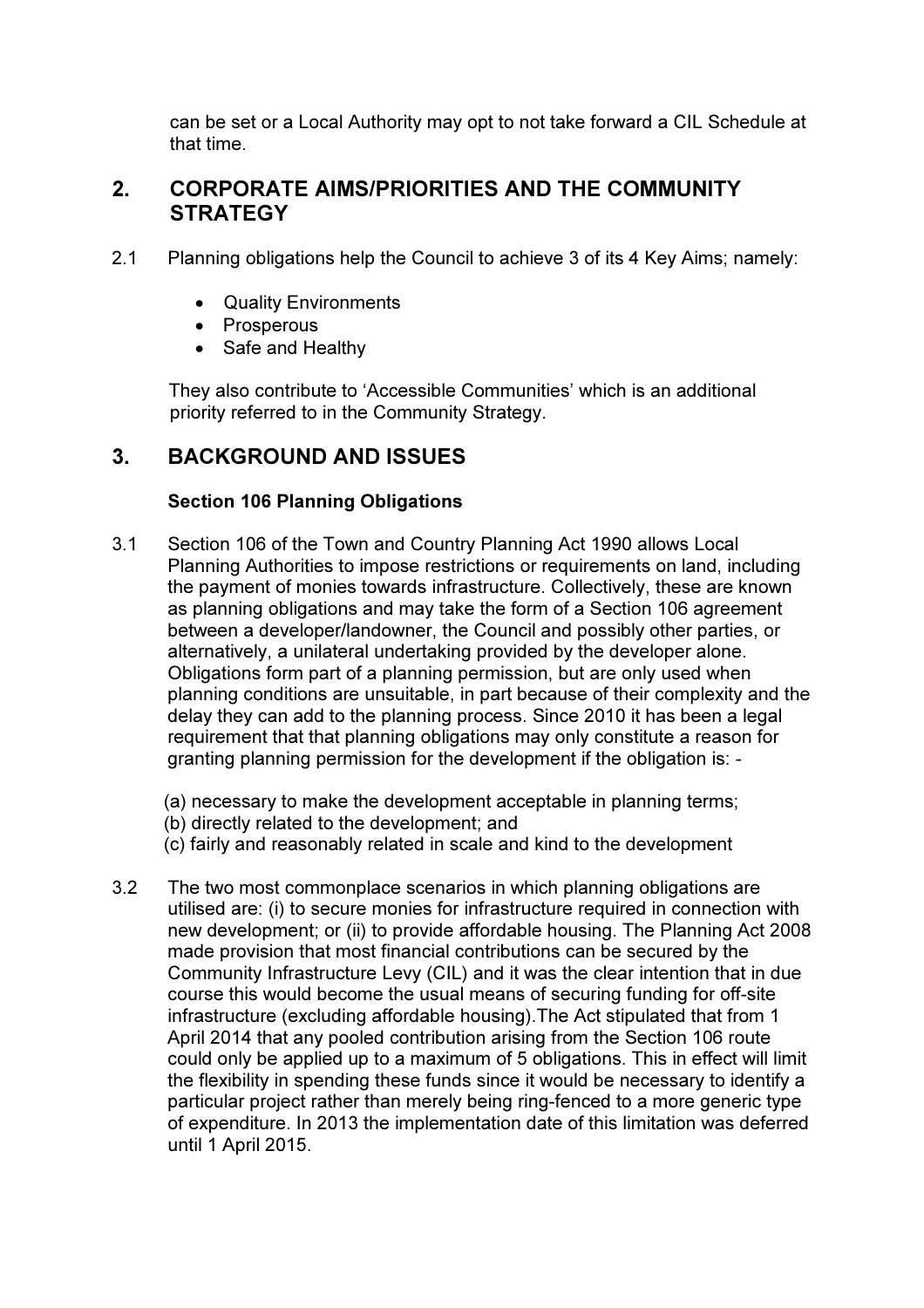- 3.3 In 2007, the Council adopted Supplementary Planning Documents setting out the detailed guidance on thresholds, financial formulae and means of securing: (i) affordable housing, (ii) education, and; (iii) public open space, play and sports facilities for residential development. This introduced greater consistency and lowered the threshold for the minimum number of units for which s106 obligations applied. The Affordable Housing SPD was subject of a review in 2012. Other areas, such as transport and health are not currently subject to formulae for calculating commuted sums. Transport accounts for the majority of commuted sums which are not directly calculated with reference to supplementary guidance, but these amounts are normally determined in respect to the cost of providing specific highway infrastructure in the vicinity of the development site, relative to its scale.
- 3.4 The Borough Council is most often responsible for the expenditure of monies relating to affordable housing, public open space, play, sport and occasionally transport. The County Council normally spends or has a key determining role in the expenditure of transport and education funds. Subject to suitable safeguards, monies may also be spent by other organisations, such as Parish Councils, statutory infrastructure providers or community groups.

#### Community Infrastructure Levy

- 3.5 The Government introduced CIL a number of years ago as an alternative, in part, to S106 Obligations. The purpose was to try and simplify this system and the payment of sums in relation to planning permissions. This was to be achieved by introducing a standard or variable tariff across the Local Authority in question based on a contribution per square metre. These tariffs are established through the completion of viability studies to ensure the tariffs proposed do not deter development and provide a greater level of transparency for the development industry.
- 3.6 Since its inception, the CIL has been amended on numerous occasions and has become more difficult to navigate and has not necessarily found favour with the development industry. Changes have included amendments in the contribution conversions make (reduced now to only any additional floorspace) and the ability for developers to provide on or off-site infrastructure in lieu of CIL payments. There are also further proposals for self-build developments to be exempted from CIL although 'self-build' is not formally defined. This is in addition to the exemption of affordable houses from paying CIL.
- 3.7 The issue being raised here is whether CIL should be taken forward in Scarborough Borough and that is considered in the Assessment.
- 3.8 The current view on CIL nationally is a little unclear. The previous proposals to reduce the influence of S106 obligations by limiting the numbers of schemes that can be pooled for a single piece of infrastructure have been delayed by at least a further 12 months until Spring 2015 and criticism of CIL from the development industry that it has prevented economic growth has not made the future of this tariff any clearer. In addition, the Shadow Planning Minister cast further doubt on the future of CIL by suggesting a change in Government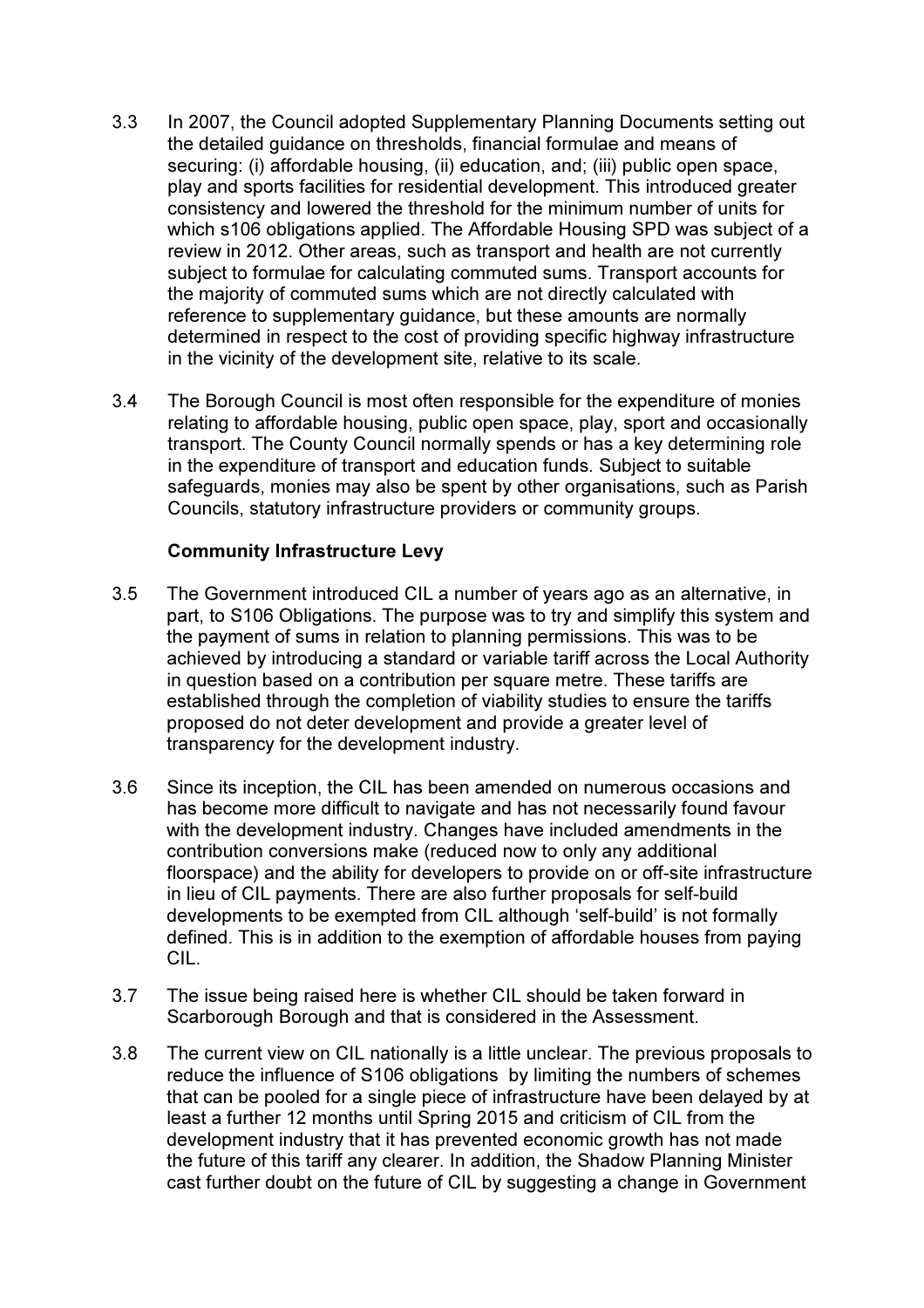could be followed by a complete review of CIL and S106 and its replacement with a 'community investment fund'.

3.9 It is notable that as of June 2013 only 5% of authorities had adopted a CIL charging schedule and two thirds had no published CIL plans.

## 4. CONSULTATION

- 4.1 Consultation has not been necessary with respect to the ongoing monitoring process. It has, however, been prepared with input from other service areas, including Environment and Countryside, Housing and Finance.
- 4.2 Consultation on the CIL Schedule has not been necessary to date. Consultation will take place if and when the Borough Council decide to take forward a CIL Schedule.

## 5. ASSESSMENT

#### Section 106 Planning Obligations

- 5.1 Section 106 obligations completed in 2013 have continued to result in a range of contributions towards infrastructure or community facilities required as a direct result of the proposed development. Most frequently, these obligations require payment of a commuted sum to be expended off-site. Table 1 in Appendix 1 shows the importance of these funds. If all developments with planning permission, and subject to s106 obligations, were to be implemented, this would raise up to £6,607,082, in addition to the £1,740,920 which has been received and is awaiting expenditure. Including monies owed, this gives total funds of up to £8,419,880. These figures should be treated with some caution since payments will not be triggered if a developer decides not to proceed with a scheme. The Government has also made it easier for developers to reduce contributions if it can be demonstrated that they affect the overall viability of a scheme.
- 5.2 The most significant s106 obligations completed since the last update report relate to Middle Deepdale, Eastfield and the Sands. A number of larger schemes have also reached the stage where sums have become payable, including West Garth, Cayton and Sainsbury in Scarborough.

#### Affordable Housing

5.3 Planning obligations are an important mechanism for securing and retaining affordable housing. They are normally used to provide either a proportion of on-site provision on new residential developments or a commuted sum towards off-site provision. Not all affordable units are secured by this route. Where the planning applicant is a Registered Provider of social housing, then a planning obligation may not always be necessary since they are governed by other regulatory safeguards to ensure retention of affordable stock. Where existing housing is acquired by a Registered Provider this normally falls outside the planning process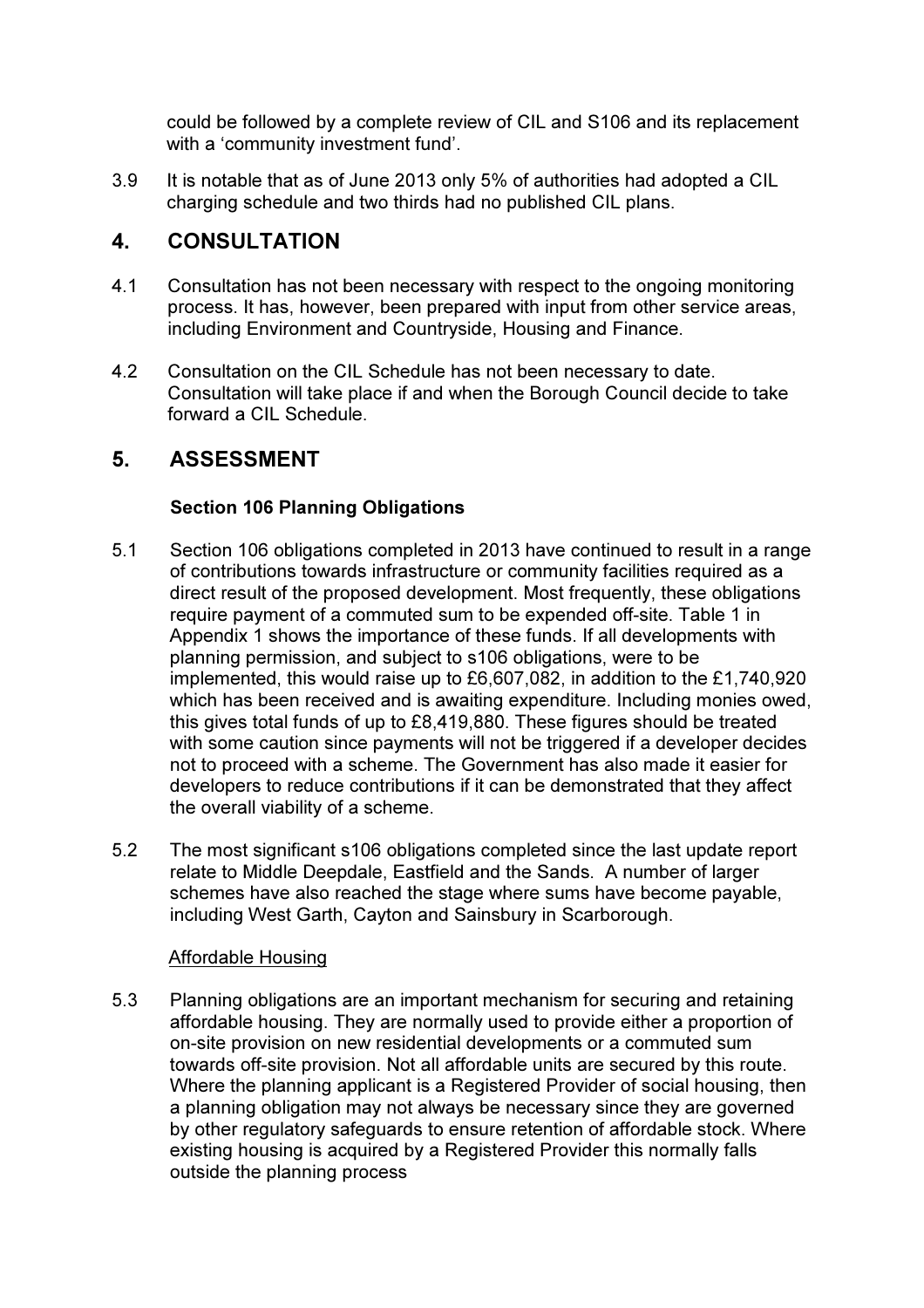- 5.4 The Affordable Housing SPD sets out the Council's policy for considering the level of provision within new residential schemes, and where applicable, the level of off-site contribution required. It was revised in 2012 to take account of the impact of current economic conditions on the viability of schemes. On larger residential schemes, (10+ or 5+ depending on the area) on-site provision of between 20% and 40% provision is expected - the higher requirements applying to more buoyant housing market areas, such as Whitby. At the same time, on smaller schemes residential schemes the revised SPD introduced the payment of a sum towards off-site affordable provision.
- 5.5 During the economic downturn, relatively few new affordable units were secured by means of s106 obligation. Table 2a demonstrates a significant upward trend with 51 units completed during the last year. This comprised 47 houses at Muston Road, Filey (a further 10 are under construction), as well as 4 flats at the Moorlands Hotel, Whitby. Work has also started on affordable housing at West Garth, Cayton, Eskdale Park, Whitby and Milestone Farm, Seamer. Further affordable housing (not secured by S106), comprising Wreyfield Drive in Barrowcliff, extra-care units at Middle Deepdale, as well as Ridgeway and Manham Hill, Eastfield is under construction.
- 5.6 In terms of schemes granted planning permission in the last year, the most significant was Middle Deepdale, which may yield up to 270 units, depending on viability assessment. The total number of unimplemented commitments with planning permission has increased significantly over recent years from 148 in March 2010 to 651 now.
- 5.7 Tables 2B and 6B summarise those cases where payment of a commuted sum for off-site affordable housing has been agreed. The number of applications making a financial contribution has increased significantly this year following the changes to the SPD, which introduced a payment on most schemes for 1-9 dwellings. There have been 22 such applications approved in the last year which when implemented would raise £191,023
- 5.8 The Government's Autumn Statement revealed the intention to consult on a new 10 unit lower limit for section 106 affordable housing contributions to reduce costs for small builders. If implemented, this would largely remove this source of income – Planning & Development Committee will be advised of any developments on this front.
- 5.9 It is not a function of this report to determine how commuted sums are spent. The normal procedure for this is the relevant Service Unit to make a request through the Capital Bid Process as part of the Financial Strategy. Cabinet has agreed to spend £220,000 of Section 106 funds to develop temporary accommodation for the homeless at Alma Square, Scarborough. A contribution of £50,000 is also to be made towards affordable housing in Sleights. The intention is, subject to Member agreement, to spend the remaining money to stretch an existing programme that uses Prudential Borrowing, Homes & Community Agency grant (if available) and Registered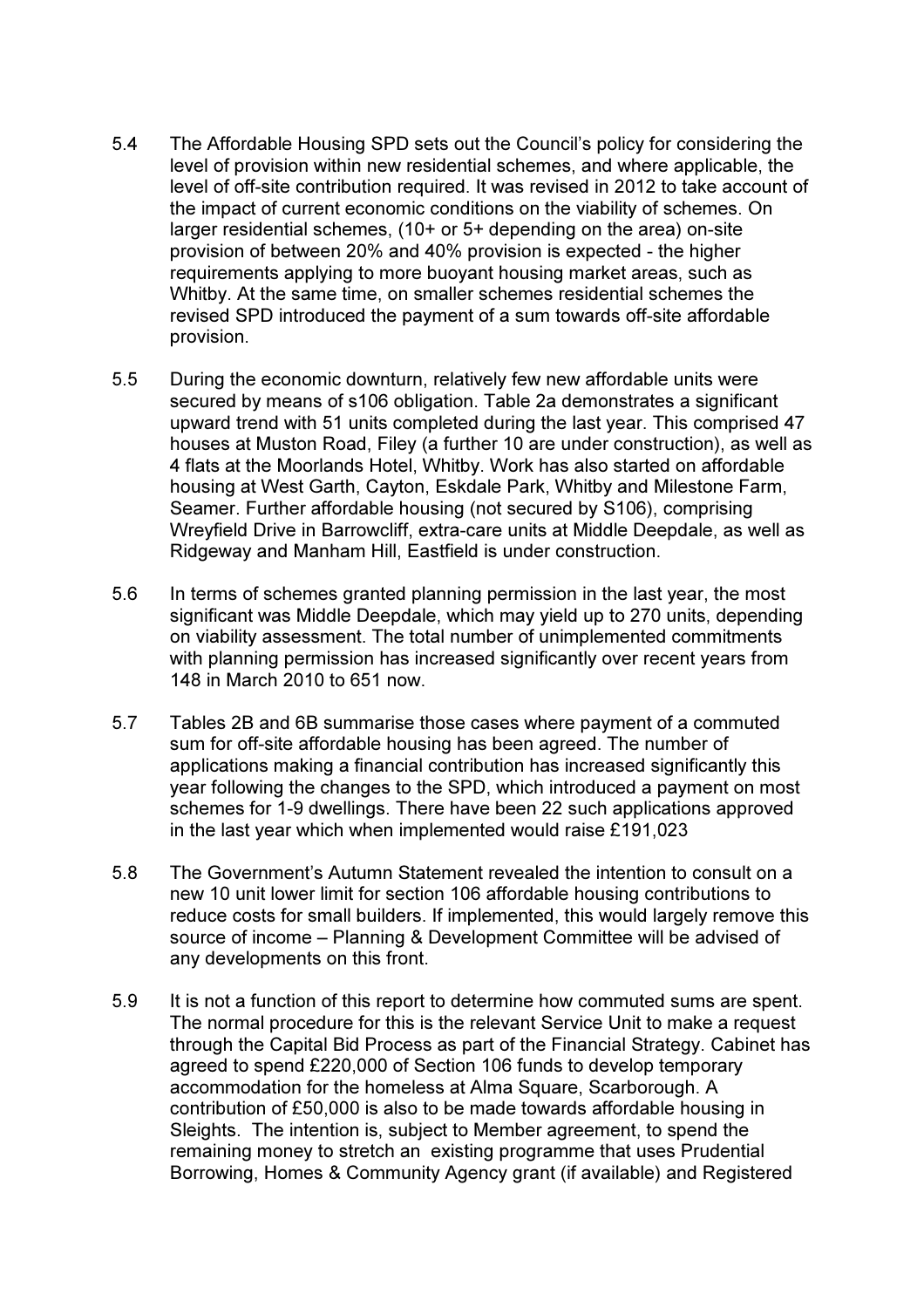Provider funds to meet affordable housing priorities in the current Housing Strategy (e.g. temporary accommodation for homeless, supported housing schemes, bringing empty homes back into use etc.

#### Public Open Space/Play Equipment/Sports Facilities

5.10 The SPD relating to such provision gives guidance as to whether this should normally be provided on or off site. While on-site provision would usually be expected on larger residential schemes, there is not an overriding presumption that this is in preference to an off-site commuted sum. For smaller developments on-site provision may not be practical and even on larger developments greater community benefit may be gained by improving existing or creating new facilities, possibly in the form of pooled contributions, which may also attract matching funding.

#### On-Site Provision/ Improvement and Maintenance

- 5.11 The process of ensuring provision of open space/play areas to an adequate standard, its adoption by the Council and procuring payment of commuted sums can be a drawn out process involving several Service Units. Consequently, Section 106 obligations have tended not to be used in recent years and the cases summarised in Tables 3A and 7A in the appendices were mainly agreed some time ago. However, there are exceptions – for example, the agreements completed this year for Middle Deepdale will secure on-site open space, play provision and maintenance sums of circa £486,000.
- 5.12 Where monies in Table 7A have only been partially spent this reflects the fact that payments cover maintenance, which is phased over a number of years (normally 10). This explains why not all the sums collected have been spent yet.

#### Off-Site Provision/ Improvement

- 5.13 Table 3B shows global figures for off-site open space, play and sports facilities, while Table 7B provides details of individual cases. Over the last year a potential sum of £145,615 has been secured, of which £100,000 would relate to a new play area at or in the vicinity of the Sands development.
- 5.14 Individual sums received in this category may often not be sufficient to fund a meaningful project alone. The pooling of contributions has therefore been the approach adopted for the spending of these funds, subject to the legal requirement that expenditure directly relates to the development. Hence, the SPD indicates facilities should be accessible as in terms of a 5 minute walk to equipped play areas (400 metres) or 15 minute walk (1000 metres) to green space and sports facilities. Where there are several smaller developments within the same geographical area it allows the sums to be accumulated and reach a critical mass for a particular project, as well as being used to attract matching funding. As indicated in para. 3.2, from April 2015 onwards obligations will have to be more project-specific if pooled contributions are to be used within legal parameters.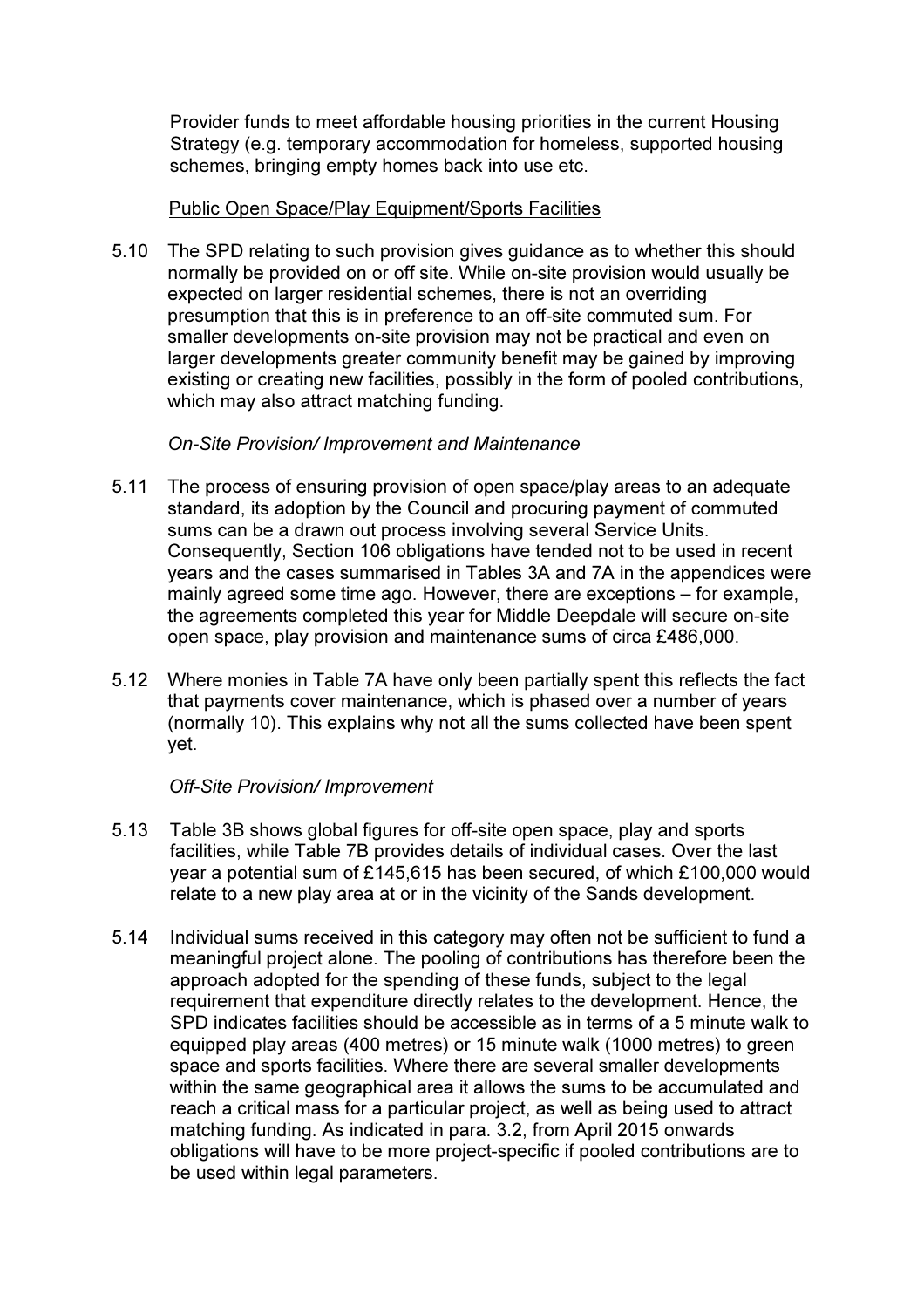- 5.15 Historically, monies were allocated by Cabinet to projects emerging from the Play and Open Space Strategies as agreed by Cabinet. However, now they would normally come forward through the Capital Bid Process, again approved by Cabinet. Therefore, where a project is identified in the fifth column of Table 7B those in italics are provisionally agreed, whereas those underlined are confirmed projects as part of the Capital Bid Process or the planning obligation specifically identifies a project for expenditure. The majority of s106 funds in this category, which were spent during the last year (£35,861), related to works at Filey Country Park and a final tranche of monies spent by Whitby Rugby Club.
- 5.16 A point of discussion arising from previous monitoring reports has been the expenditure pooled contributions towards open space and play, particularly where those sums were paid some time ago, but have not been spent yet. The most notable relates to contributions previously identified for expenditure at South Cliff and Valley Gardens. It is not the function of this report to decide how monies are spent, but to provide greater explanation a supplementary report has been prepared by the Environment & Countryside Service regarding these monies and is attached as Appendix 4. None of these sums are required to be repaid before 2018.

#### **Education**

- 5.17 The threshold for securing an education contribution in the relevant SPD is normally 25 dwellings and then the County Council only requests a sum where insufficient school capacity exists. Consequently, there are fewer schemes where such a sum is sought than for some other types of infrastructure. Table 4 in the appendices provides an overview on these funds, while Table 8 shows details of individual obligations.
- 5.18 No new planning obligations relating to education have been completed in the last year. If new primary school provision is required for Middle Deepdale, this would be provided as part of the development outside the ambit of the S106 agreements. Overall, the potential sums have decreased over the last year, as based on the recommendation of the County Council, Planning Committee agreed to a reduction in the sums liable in relation to Muston Road, Filey. The first of 4 instalments (£120,676) arising from development at West Garth has been paid, which is ring-fenced for Cayton Primary School.

#### Transport

5.19 Unlike other types of obligation, commuted sums for transport tend to be requested in response to specific impacts on local infrastructure, rather than having standard formulae/thresholds applied to all development. The County Council are normally responsible for most expenditure. However, there are exceptions – for example the Borough Council will be responsible for securing funding (including expenditure of s106 funds received from Sainsbury) for road improvements at Whitby Business Park which are likely to start in early 2014. Table 5 in the appendices provides a summary of the global picture and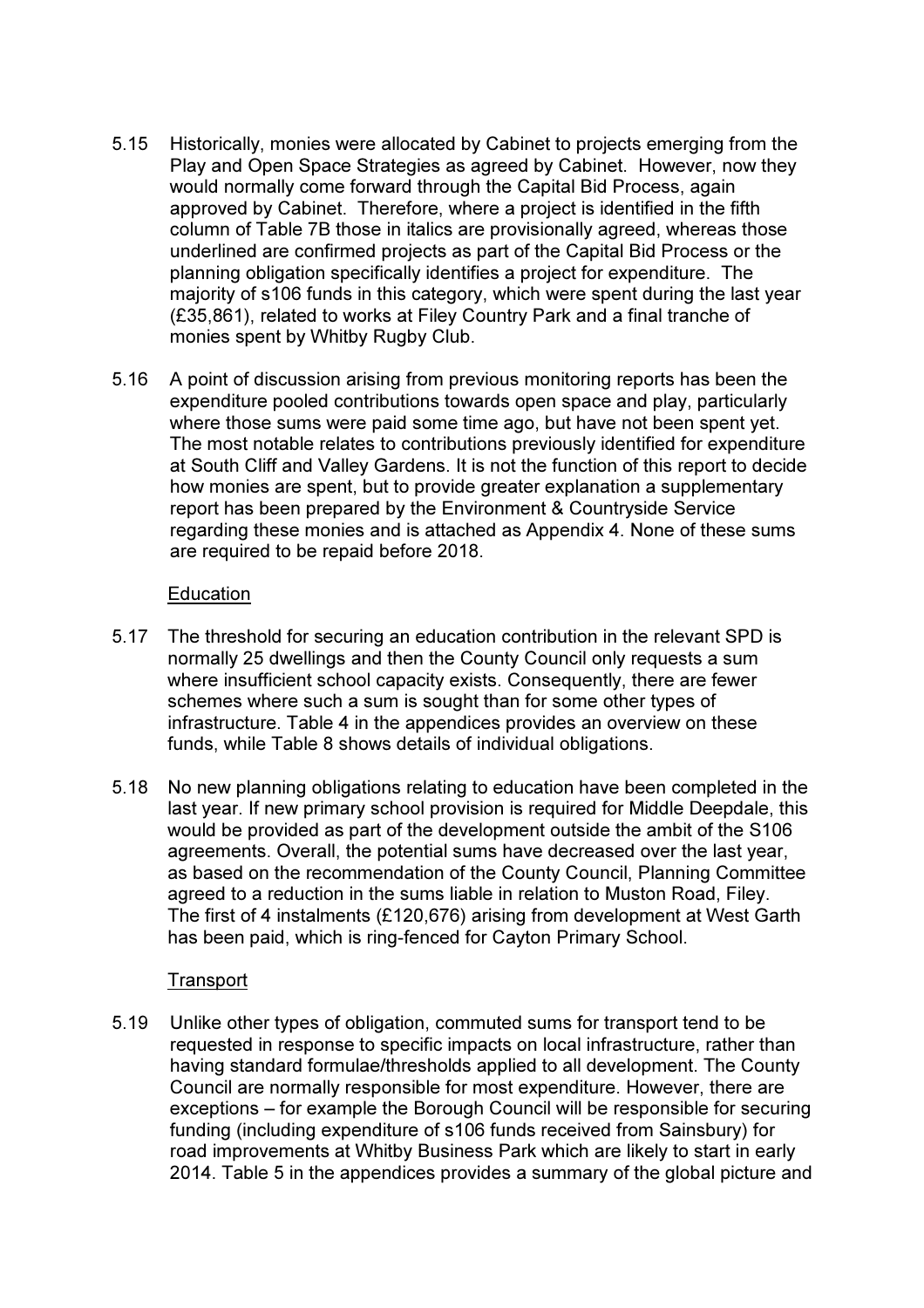full details of individual obligations are shown in Table 9. As can be seen from Table 1, transport is the category which generates the largest potential share of s106 financial contributions. It should be noted in some cases the constituent sums making up the £2,532,290 of untriggered contributions, is dependent on the County Council deeming specific highway works necessary, while in other cases (e.g. new bus services) a reconciliation process exists which may allow the developer to be partially refunded.

- 5.20 In 2013, a Section 106 agreement between the developers of Middle Deepdale and the County Council secured major highway infrastructure relating to the development. This includes financial contributions of up to £910,000. The most recent Sands s106 agreement secured a new Park & Ride bus service to the Water Park with contributions of up to £345,000, as well as a payment towards cycle infrastructure.
- 5.21 A number of transport payments have been received during the course of 2013. These include sums relating to West Garth Cayton, the Creamery site, Whitby and Sainsbury's store in Scarborough. The County Council are currently costing works including a pedestrian crossing and extension of urban traffic control for Falsgrave and Seamer Roads to spend the monies received from Sainsbury. When sufficient funds have accrued, the County also intends to proceed with the signalisation of the Prospect Hill/Mayfield Road Junction in Whitby. A significant part of this funding would be from s106 contributions which have been pooled from a number of sites. In the short term, the County are proposing to carry out some works to the junction to ensure a sum received from Homebase does not have to be returned.

#### Health Infrastructure & Miscellaneous Obligations

- 5.22 Contributions towards health infrastructure would improve local surgeries with £100,000 to be provided in connection with High Mill Farm, Scalby and £50,000 arising from Muston Road, Filey (see Table 10). Neither scheme has reached a stage when payments are due. In 2013, the Middle Deepdale agreements secured £250,000 towards health infrastructure.
- 5.23 Table 11 in appendix 3 shows some of the more important obligations not falling into other categories. These relate to Middle Deepdale or the Dean Road superstore. The Middle Deepdale agreement includes provision for community facilities, £140, 000 towards a foul drainage feasibility study and £100,000 for a Regeneration Study/Development Brief for Eastfield High **Street**

#### Community Infrastructure Levy

5.24 Following the introduction of the concept of the Community Infrastructure Levy the Forward Planning section was pro-active in investigating the viability of introducing such a charge and commissioned consultants with a specialisation in the viability of construction and an understanding of the development industry to undertake such work. This 'scoping report' split the Borough into three areas; Scarborough Central, Whitby and the Scarborough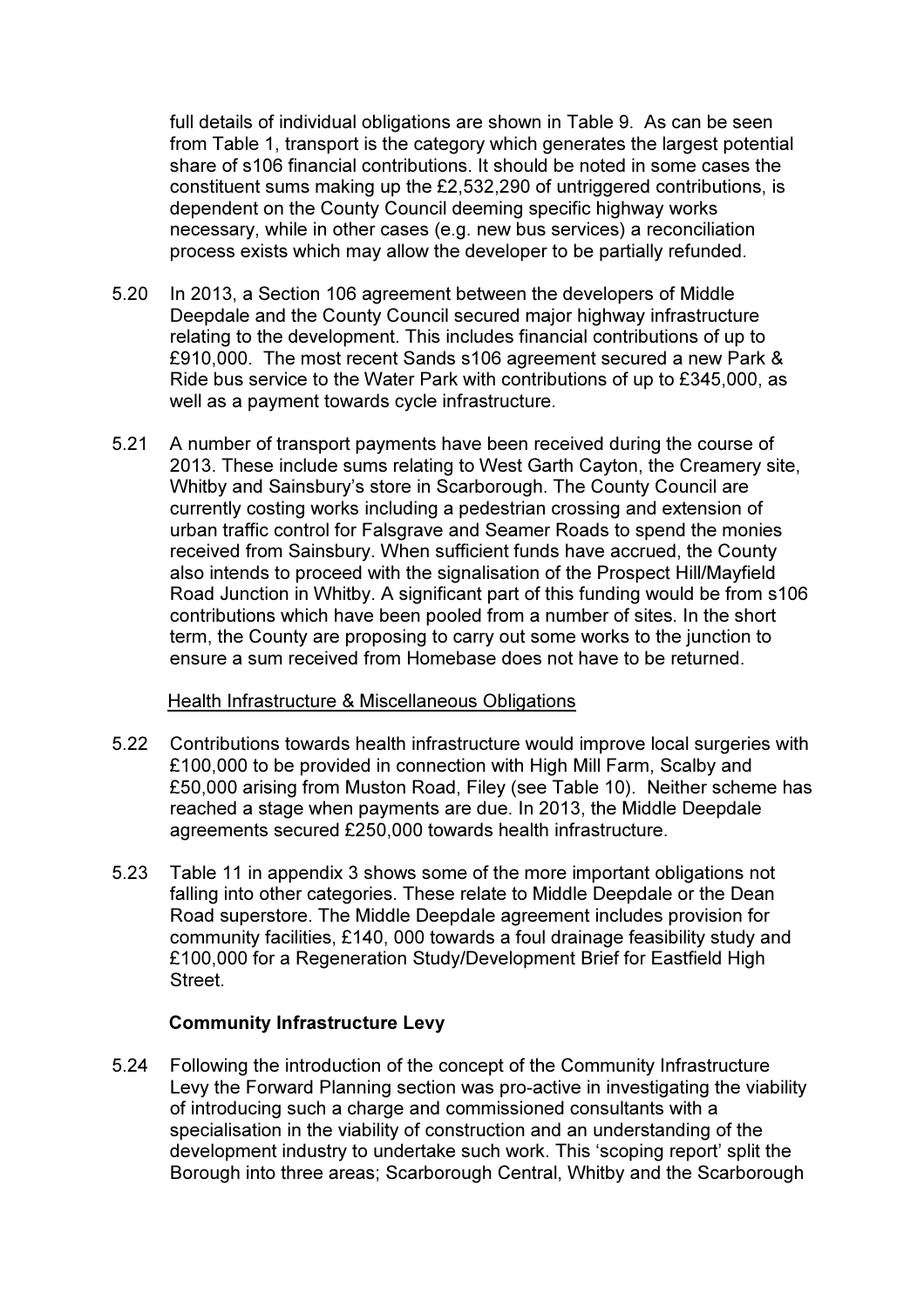Hinterland. These three areas were assessed for the viability of residential development in terms of small developments (5 units) up to the larger developments (100 units). Furthermore, the report also assessed the viability of other forms of development including industrial, office, retail (convenience and comparison goods), hotels, educational and health facilities.

- 5.25 The assessment is simplistic in nature (although carrying it out is a technical task) and in basic terms looks at the costs of development and the expected sale price. If the sale price is sufficiently higher than costs allowing an acceptable profit margin for the developer the development is viable. Any additional profit that remains is theoretically that which could contribute to a CIL charge.
- 5.26 The bulk of the assessment related to the viability of residential development as this generally makes up the most substantial portion of existing S106 payments and will continue to do so under any replacement. The findings were mixed and demonstrated that Scarborough Central was unviable, Scarborough Hinterland had the potential for a minimal charge and Whitby was viable to a greater extent.
- 5.27 In relation to other uses only retail (convenience) was shown to have sufficient overage to allow a CIL charge to be made. As expected (and has been found across much of the north of England) industrial and office developments showed no opportunity for applying a CIL charge and would, if applied, simply further stagnate development at Scarborough Business Park and other locations across the Borough.
- 5.28 Officers therefore suggest that taking a CIL charge forward at the current time is not pragmatic. This has been reported to the Local Plan Members Working Group over recent months who shared the officers' opinion that CIL should not be pursued at the current time. It was, however, considered necessary to formally bring this to Planning and Development Committee and Cabinet to update Members on the current position and the likely timescale for ant subsequent re-evaluation.

#### Other Local Authorities:

- 5.29 The situation in relation to CIL differs from authority to authority. Redcar & Cleveland Borough Council is in a similar position to Scarborough Borough with initial work showing CIL to be unviable at the present time, and has subsequently put CIL on hold for the time being. The North York Moors National Park Authority is yet to make a final decision, however, any CIL in the park area will be used on limited occasions due to the low levels of development experienced. The viability of development within the park area will likely be greater owing to higher house prices and the general 'premium' paid for dwellings in that area.
- 5.30 Ryedale District Council is looking to take a CIL Schedule forward in 2014 as early work has shown it to be viable. The lack of deprived wards and the proximity to York mean that the viability of housing development is greater.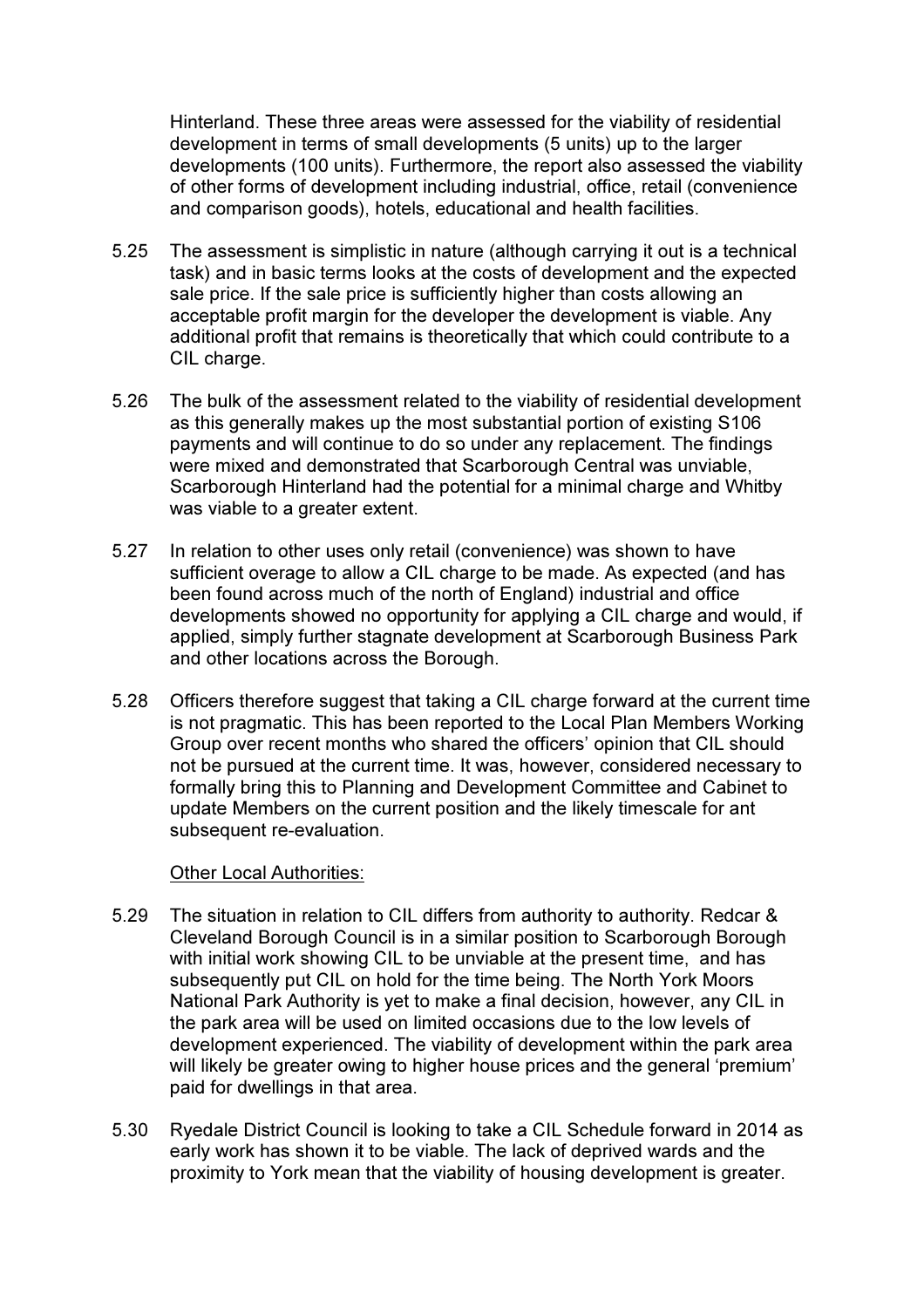The position with East Riding of Yorkshire is unclear at the moment although early investigations have taken place and the principal of taking forward a CIL charge was agreed in 2011.

#### Reasons for not taking CIL forward now.

- 5.31 The reasons why it is not proposed to take a CIL charge forward at the current time are set out below:
	- a) The viability of introducing a CIL charge at present is questionable. The only area where a charge could be applied for residential development is Whitby (see E) and Borough-Wide for convenience retail (see F). As such the majority of development would not be subject to a charge;
	- b) Although there are growing signs of a recovery, the economy of the Borough (and the UK in general) remains fragile. The house building market has picked up with the commencement of some large residential developments across the Borough, however, it is some distance from full recovery and the completion levels witnessed in the mid 2000's. A further financial burden on the house building industry in the Borough at this time could affect the recovery;
	- c) The future of CIL and S106 remains uncertain. If a CIL Schedule was adopted with the expense of further viability work, an Examination in Public and full local referendum could be money wasted if the CIL system is further amended or even replaced in 2015 by a new Government;
	- d) The level of affordable housing delivered from housing schemes could be affected. Once adopted, a CIL charge is non-negotiable which means that in schemes which are border-line the only real option for negotiations over viability is to reduce the affordable housing contribution. At a time when affordable housing needs are substantial this is not considered an appropriate strategy. The continued use of s106 payments enables all elements of the potential developer contributions to be negotiated and prioritised, providing a greater degree of flexibility;
	- e) The majority of infrastructure required as a result of future growth is expected to be in Scarborough Urban Area (e.g. junction improvements) and the payment of this work solely from CIL charges for residential development in the Whitby area is not considered equitable;
	- f) The only other viable development would be convenience retailing. Following a period of convenience retail growth across the Borough, the capacity for further developments is limited, with the exception of a replacement for the Dean Road site following the decision from Tesco. It is unlikely that a CIL Schedule could be in place prior to any future planning application on this site and the financial returns would not justify taking a CIL Schedule forward solely for this site. Any future developer of the site (be that retailer or other) will be subject to a S106 Agreement and any benefits or financial contributions derived from CIL can likewise continue to be attained through this former method.
	- g) Implementing CIL involves the submission and formal examination of the proposed approach by a suitably qualifies expert (for example a Planning Inspector). The costs of developing the evidence base and convening the requisite examination fall to the local planning authority, and therefore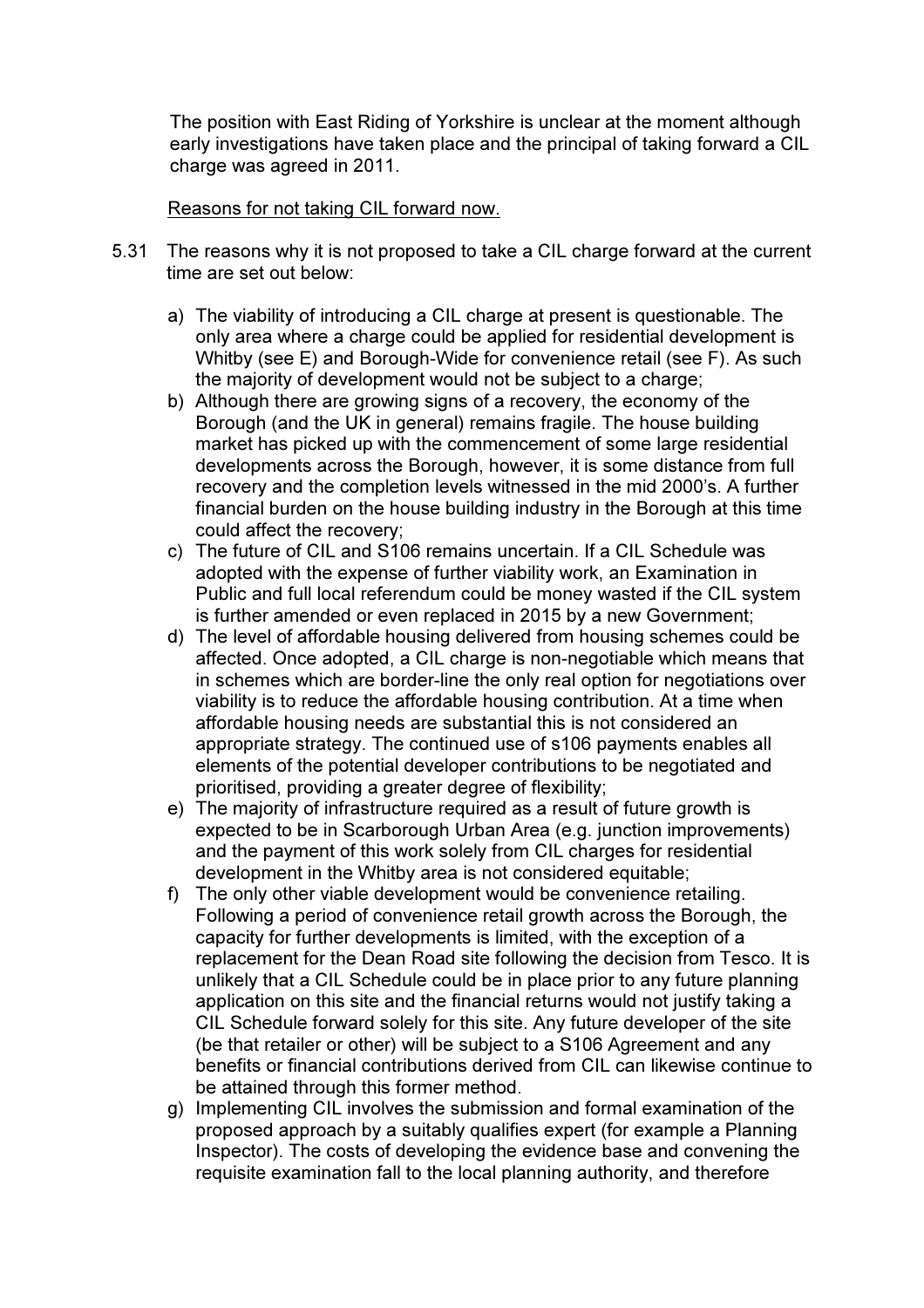would require additional resources with the risk that the examination could find the selected approach unsound.

5.32 The implementation of CIL should, however, be re-assessed at a later date; either in 2015 or sooner if the economy of the Borough grows quicker than expected.

## 6. IMPLICATIONS

## (a) Policy

6.1 The issues in this report are within the Council's planning policies.

### (b) Financial

6.2 The costs of operating the monitoring system have to date been absorbed by the Planning Service budget. Monitoring charges were introduced in April 2011 to cover these costs. There are no immediate financial implications relating to CIL. If a CIL Schedule is taken forward at a later date then there will be the cost implications of the viability testing by appropriate consultants, the costs of an Examination in Public, the costs associated with conducting a local referendum and staff costs.

### (c) Legal

6.3 If the system of planning obligations is not dealt with properly, there is a risk that developers and/or the community could mount a legal challenge to the Council's actions. District Audit would also criticise the Council if it has not reacted positively to previously raised concerns over the process of negotiating for commuted sums and the transparency of the system.

## (d) Environmental

6.4 Planning obligations have positive environmental impact; for example by providing and maintaining Public Open Space and Play Areas and access to decent homes through the negotiation of affordable housing.

## (e) Staffing

6.5 Monitoring is carried out by Planning Services in consultation with other service areas such as Finance, Environment & Countryside and Housing.

## (f) Crime and Disorder Act 1998

6.6 The implications for crime and disorder will be considered when the allocation of funds is determined and officers making recommendations will ensure that any proposed schemes have due regard to this issue.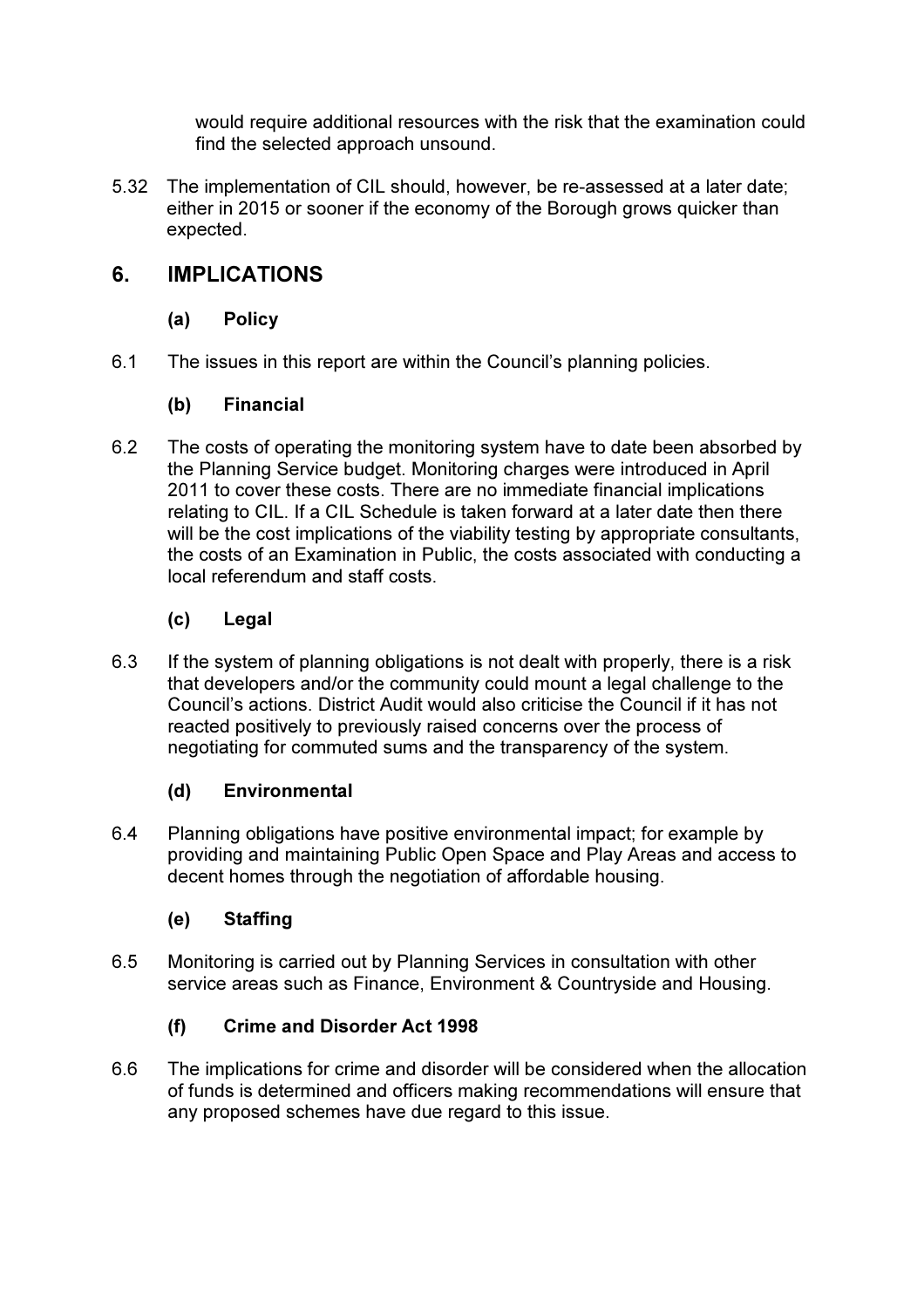#### (g) Health and Safety Issues

6.7 The Health and Safety implications are positive in that the allocation of funds towards health facilities, open space, recreation and play and affordable decent housing should have a beneficial impact on the health of the community.

#### (h) Co-operation with Health Authorities

6.8 The improvement of open space/recreation facilities and affordable housing has the potential to improve the health of the community. Where a commuted sum is negotiated for improvements to local health or medical facilities, this will be carried out with the full involvement of the relevant health body.

#### (i) Equality Implications

6.9 There are no implications for equality issues. Benefits from the allocation of Section 106 sums are generally community wide and not directed towards a specific group.

#### (j) Human Rights Act 1998

6.10 Improved open space and recreation facilities, affordable housing and other benefits through the Section 106 process will improve the general well-being of the community and provide greater options, for example, towards recreation, play and access to affordable housing.

## 7. ACTION PLAN

7.1 The following actions are identified:

| <b>Objective</b> | <b>Target</b>                             |          |
|------------------|-------------------------------------------|----------|
|                  | Continue monitoring of Legal Agreements   | Ongoing  |
| $\overline{2}$   | <b>Prepare Monitoring Report</b>          | Annually |
| 3                | Re-evaluate viability of implementing CIL | 2015     |

J. Skelton

Andy Skelton Director of Service Delivery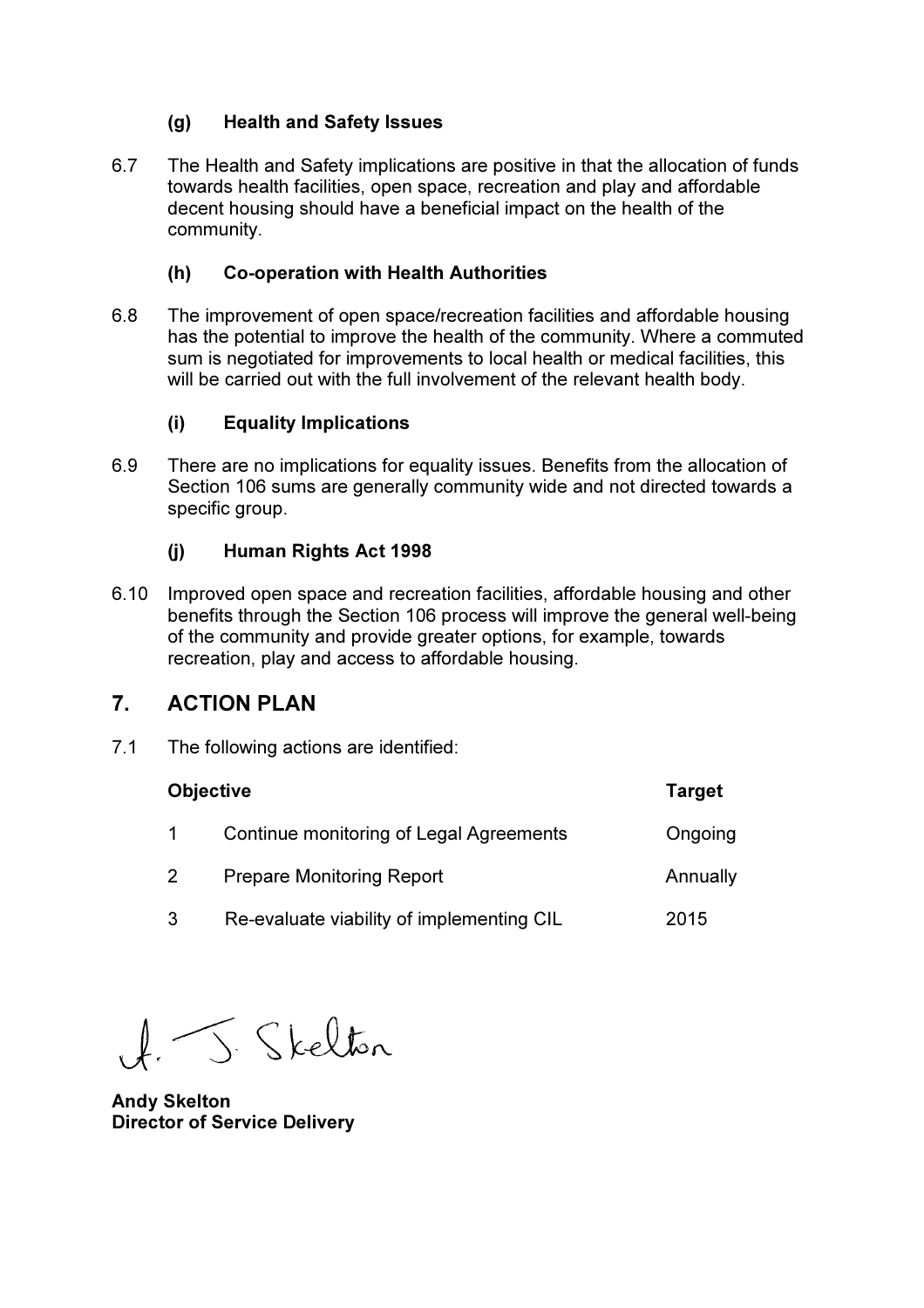#### Authors:

Section 106 Obligations Hugh Smith, Major Projects Officer, Planning Services Telephone No: 01723 383642 E-mail address: hugh.smith@scarborough.gov.uk

Community Infrastructure Levy Steve Wilson, Senior Planning Policy Officer, Planning Services Telephone No: 01723 383510 E-mail address: steve.wilson@scarborough.gov.uk

#### Background Papers:

Appendix 1 - Overall Summary Table for Current Section 106 Funds

Appendix 2 - Summary Tables for Individual Types of Infrastructure

Appendix 3 - Current Status of Individual Section 106 Planning Obligations

Appendix 4 - Statement by Environment and Countryside Service on outstanding Section 106 Contributions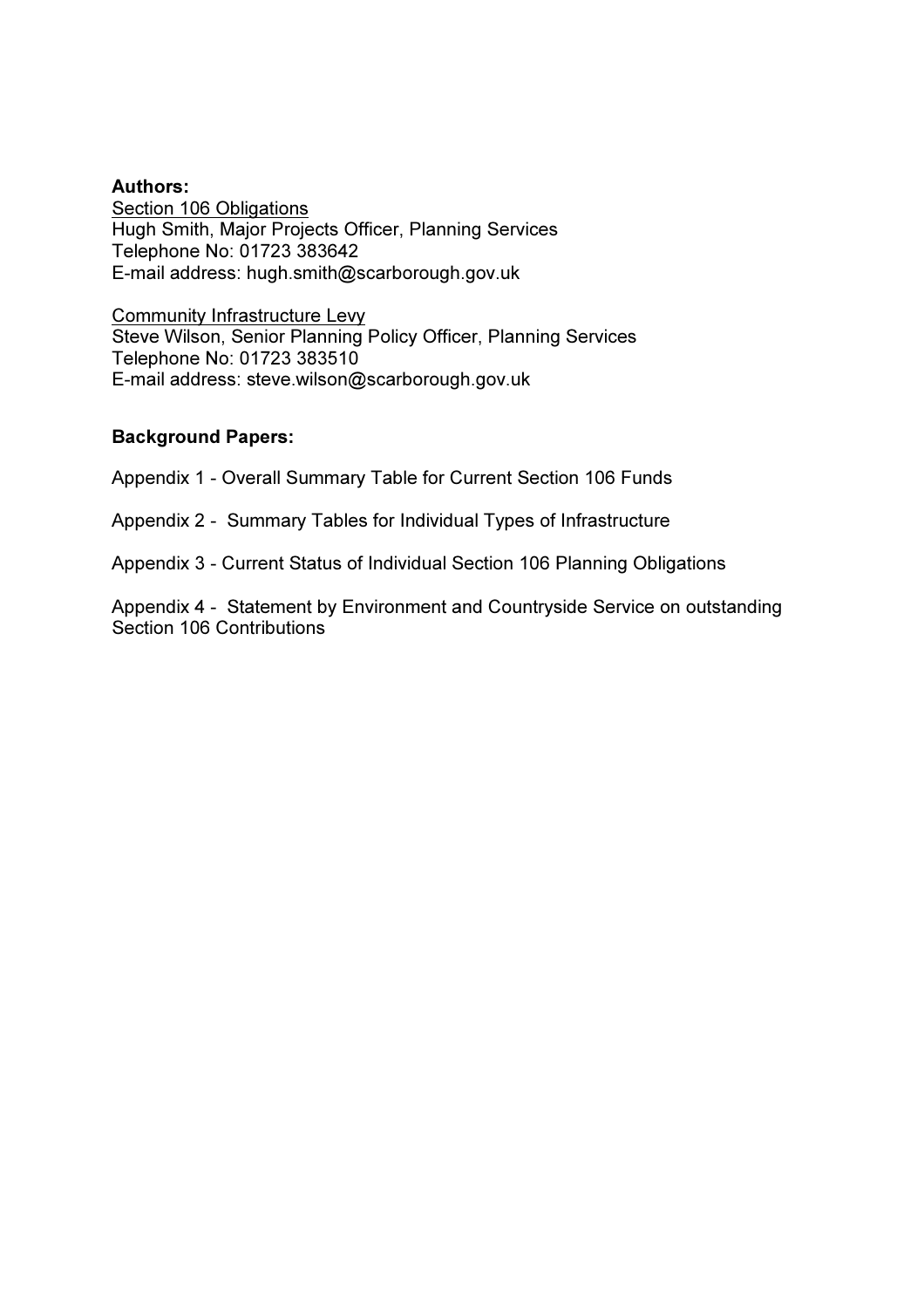## <u>Risk Matrix</u>

| <b>Risk</b><br>Ref | <b>Risk</b><br><b>Date</b><br><b>Consequences</b> |                                                                                                    |                                                                                                                                                                                                                                                                                                     | <b>Mitigation</b>                                                                                                                                                                                                            | <b>Current</b><br><b>Risk</b><br><b>Score</b> | <b>Target</b><br><b>Score</b> | <b>Service Unit</b><br>Manager/<br>Responsible<br><b>Officer</b> | <b>Action Plan</b> |
|--------------------|---------------------------------------------------|----------------------------------------------------------------------------------------------------|-----------------------------------------------------------------------------------------------------------------------------------------------------------------------------------------------------------------------------------------------------------------------------------------------------|------------------------------------------------------------------------------------------------------------------------------------------------------------------------------------------------------------------------------|-----------------------------------------------|-------------------------------|------------------------------------------------------------------|--------------------|
|                    |                                                   | Section 106<br>Agreements<br>are not monitored<br>adequately.                                      | The risks associated<br>with not monitoring<br>legal agreements<br>associated with<br>planning applications is<br>that the Council could<br>be criticised for not<br>operating a transparent<br>and comprehensive<br>framework for<br>monitoring such<br>financial and non-financial<br>obligations | The continued<br>monitoring of information<br>and the operating of a<br>Section 106 Protocol<br>ensures that the process<br>is openly accountable<br>and allows ready access<br>to information by the<br>public and members. | <b>B2</b>                                     | A <sub>1</sub>                | David Walker                                                     | None               |
| $\overline{2}$     |                                                   | Section 106 Sums<br>are not spent.                                                                 | Commuted sums would<br>be returned (plus<br>interest) to developers<br>and required community<br>facilities would not be<br>provided.                                                                                                                                                               | Regular monitoring and<br>action in accordance<br>with the agreed<br>protocols/ procedures<br>ensures that the sums<br>are properly allocated.                                                                               | <b>B2</b>                                     | A <sub>1</sub>                | David Walker                                                     | None               |
| 3                  |                                                   | <b>CIL Regulations</b><br>may change further<br>or could be<br>replaced with a<br>different system | A CIL Schedule becomes<br>out-dated in a short space<br>of time and the investment<br>in the process is wasted<br>and not recouped.                                                                                                                                                                 | The production of the<br>CIL Schedule is placed<br>on hiatus until 2015 or<br>such time prior to that<br>when the future of CIL<br>(or any replacement) is                                                                   | C <sub>3</sub>                                | <b>B2</b>                     | David Walker                                                     | None               |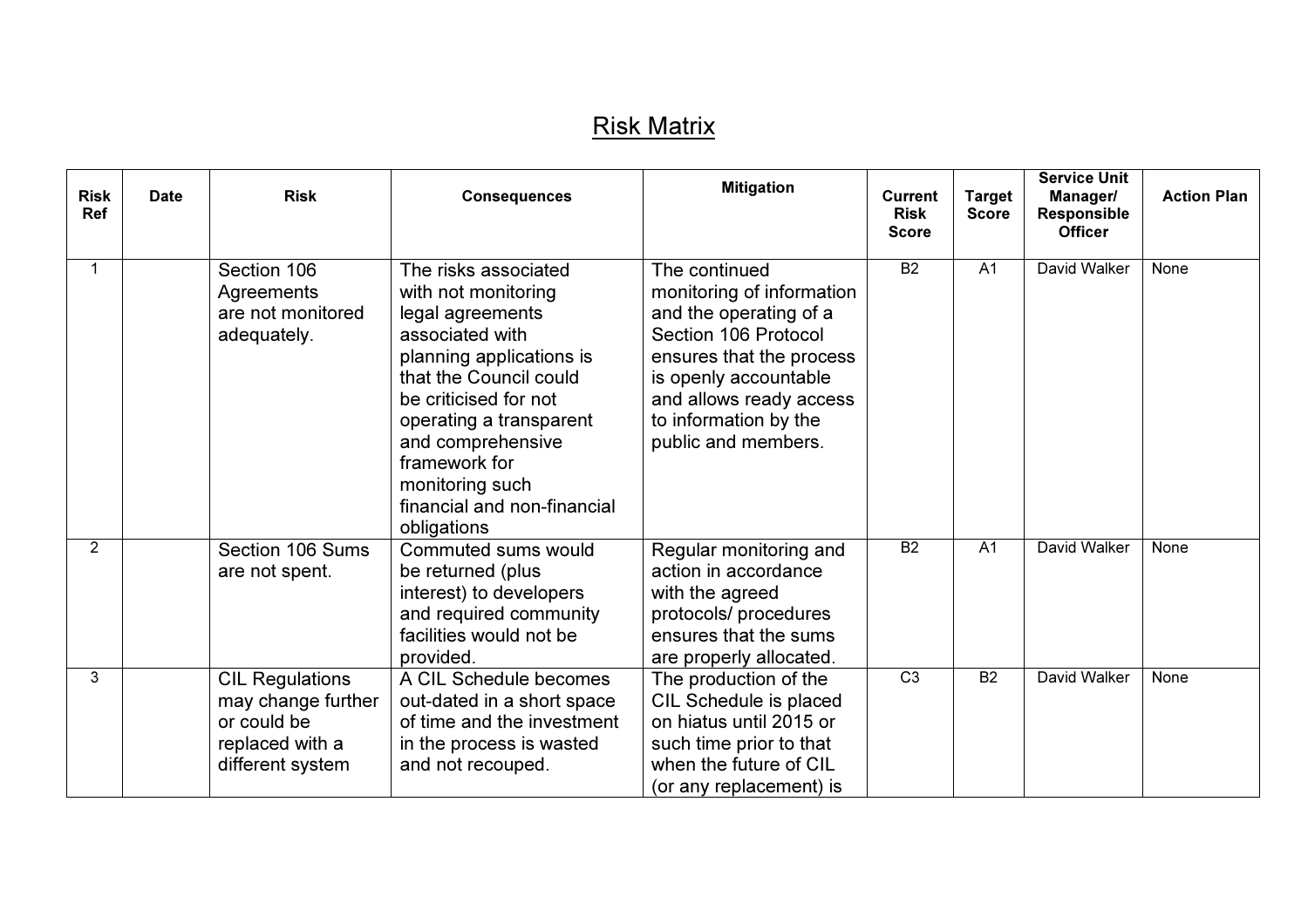| <b>Risk</b><br>Ref | <b>Date</b> | <b>Risk</b>                                                                                                               | <b>Mitigation</b><br><b>Consequences</b>                                                                                                                   |                                                                                                                                                                                                                                                              | <b>Current</b><br><b>Risk</b><br><b>Score</b> | Target<br><b>Score</b> | <b>Service Unit</b><br><b>Manager/</b><br>Responsible<br><b>Officer</b> | <b>Action Plan</b> |
|--------------------|-------------|---------------------------------------------------------------------------------------------------------------------------|------------------------------------------------------------------------------------------------------------------------------------------------------------|--------------------------------------------------------------------------------------------------------------------------------------------------------------------------------------------------------------------------------------------------------------|-----------------------------------------------|------------------------|-------------------------------------------------------------------------|--------------------|
|                    |             |                                                                                                                           |                                                                                                                                                            | clear.                                                                                                                                                                                                                                                       |                                               |                        |                                                                         |                    |
| 4                  |             | The implementation<br>of a CIL charge<br>places an<br>unacceptable<br>financial burden on<br>the development<br>industry. | Development within the<br>Borough slows and the<br>economy does not recover<br>at the expected pace<br>resulting in lost investment,<br>job creation, etc. | The production of the<br>CIL Schedule is placed<br>on hiatus until 2015 or<br>such time prior to that<br>when the economy has<br>sufficiently recovered to<br>allow the additional<br>financial burden of CIL<br>to be borne by the<br>development industry. | C <sub>4</sub>                                | <b>B2</b>              | David Walker                                                            | None               |

## Glossary of Terms

| The processes and procedures that are in place to reduce the risk<br>Mitigation<br><b>Current Risk Score</b><br>The likelihood and impact score with the current mitigation measures in place<br>An assessment of the Corporate Objectives that are affected by the risk identified.<br>Corporate Objectives<br>The likelihood and impact score that the Council is aiming to achieve<br><b>Target Risk Score</b><br><b>Service Unit Manager</b><br>The Service Unit or Officer responsible for managing the risk<br><b>Action Plan</b> | <b>Risk</b><br>Consequences | An event which may prevent the Council achieving its objectives<br>The outcome if the risk materialised<br>The proposed actions to be implemented in order to reduce the risk to the target score |
|-----------------------------------------------------------------------------------------------------------------------------------------------------------------------------------------------------------------------------------------------------------------------------------------------------------------------------------------------------------------------------------------------------------------------------------------------------------------------------------------------------------------------------------------|-----------------------------|---------------------------------------------------------------------------------------------------------------------------------------------------------------------------------------------------|
|-----------------------------------------------------------------------------------------------------------------------------------------------------------------------------------------------------------------------------------------------------------------------------------------------------------------------------------------------------------------------------------------------------------------------------------------------------------------------------------------------------------------------------------------|-----------------------------|---------------------------------------------------------------------------------------------------------------------------------------------------------------------------------------------------|